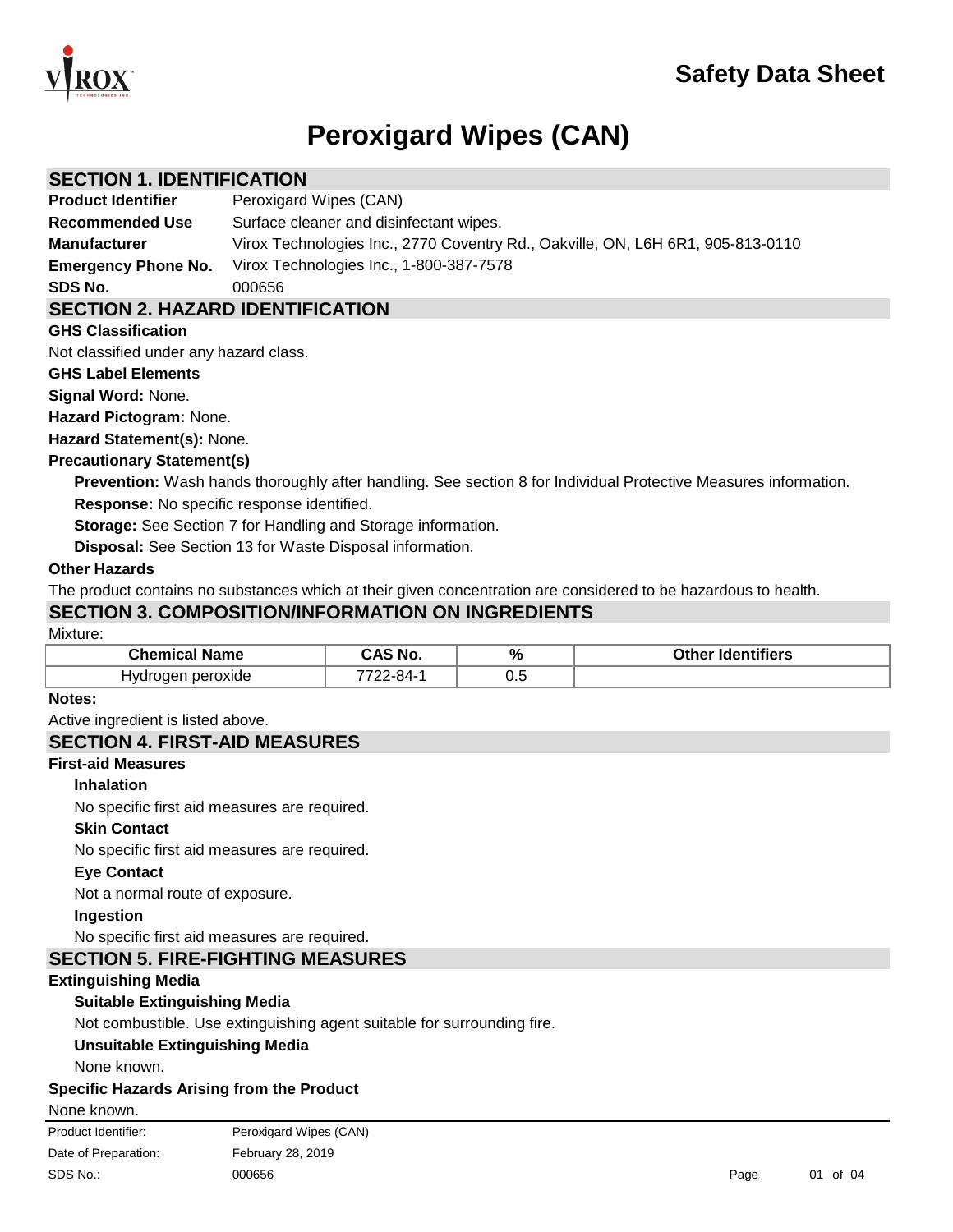# **Special Protective Equipment and Precautions for Fire-fighters**

As in any fire, wear self-contained breathing apparatus pressure-demand, MSHA/NIOSH (approved or equivalent) and full protective gear.

# **SECTION 6. ACCIDENTAL RELEASE MEASURES**

#### **Personal Precautions, Protective Equipment, and Emergency Procedures**

Use the personal protective equipment recommended in Section 8 of this safety data sheet.

#### **Environmental Precautions**

Review federal, provincial and local government requirements prior to disposal.

#### **Methods and Materials for Containment and Cleaning Up**

Never flush these wipes into toilets. Discard in solid waste bin. Towelettes contaminated with blood or body fluids

should be disposed of according to federal, provincial, and local regulations for infectious waste disposal.

# **SECTION 7. HANDLING AND STORAGE**

#### **Precautions for Safe Handling**

Use good industrial hygiene practices in handling this material. FOR COMMERCIAL AND INDUSTRIAL USE ONLY.

#### **Conditions for Safe Storage**

Store in a closed container away from heat and direct sunlight. Avoid storage at elevated temperatures. KEEP OUT OF REACH OF CHILDREN.

## **SECTION 8. EXPOSURE CONTROLS/PERSONAL PROTECTION**

#### **Control Parameters**

|                      | <b>ACGIH TLV®</b> |             | <b>OSHA PEL</b> |         | <b>AIHA WEEL</b> |      |
|----------------------|-------------------|-------------|-----------------|---------|------------------|------|
| <b>Chemical Name</b> | TWA               | <b>STEL</b> | <b>TWA</b>      | Ceiling | 8-hr TWA         | 'TWA |
| Hydrogen peroxide    | ppm               |             | ppm             |         |                  |      |

#### **Appropriate Engineering Controls**

No specific ventilation requirements.

#### **Individual Protection Measures**

#### **Eye/Face Protection**

Not required if product is used as directed.

#### **Skin Protection**

Not required if product is used as directed.

#### **Respiratory Protection**

Not required if product is used as directed.

#### **SECTION 9. PHYSICAL AND CHEMICAL PROPERTIES**

#### **Basic Physical and Chemical Properties**

| Appearance                          | Clear colourless liquid saturated on wipes        |
|-------------------------------------|---------------------------------------------------|
| <b>Odour</b>                        | Odourless                                         |
| <b>Odour Threshold</b>              | Not available                                     |
| рH                                  | $-2.0$                                            |
| <b>Melting Point/Freezing Point</b> | Not available (melting); Not available (freezing) |
| <b>Initial Boiling Point/Range</b>  | Not available                                     |
| <b>Flash Point</b>                  | $> 93$ °C (200 °F)                                |
| <b>Evaporation Rate</b>             | Not available                                     |
| Flammability (solid, gas)           | Not applicable                                    |
| <b>Upper/Lower Flammability or</b>  | Not available (upper); Not available (lower)      |
| <b>Explosive Limit</b>              |                                                   |
| <b>Vapour Pressure</b>              | Not available                                     |
| Vapour Density (air = 1)            | Not available                                     |
| Relative Density (water $= 1$ )     | $1.005 - 1.008$                                   |
| <b>Solubility</b>                   | Soluble in water                                  |
| <b>Partition Coefficient,</b>       | Not available                                     |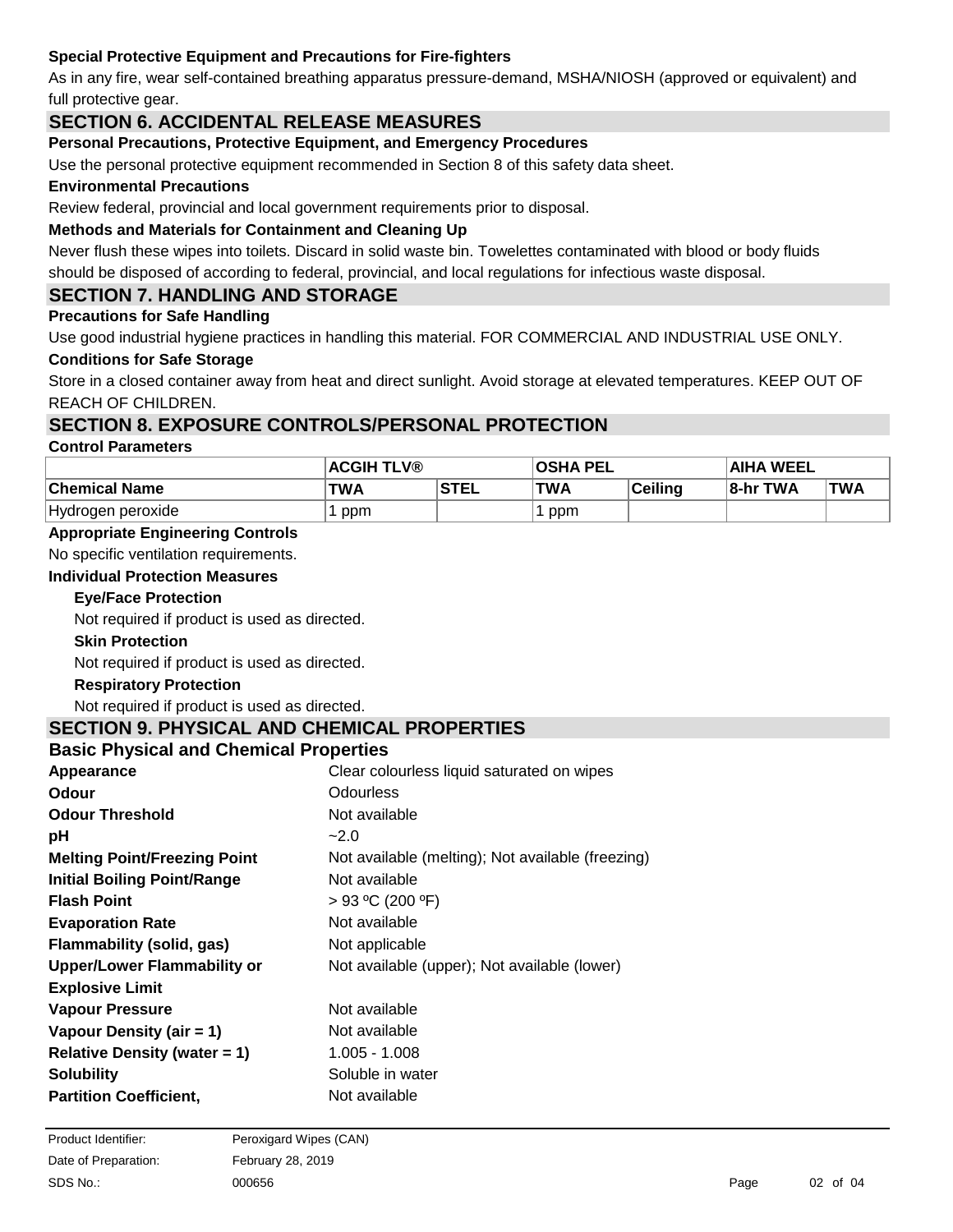| n-Octanol/Water (Log Kow)                                 |               |
|-----------------------------------------------------------|---------------|
| <b>Auto-ignition Temperature</b>                          | Not available |
| <b>Decomposition Temperature</b>                          | Not available |
| <b>Viscosity</b>                                          | Not available |
| <b>Other Information</b>                                  |               |
| % VOC                                                     | 0.0%          |
| <b>SECTION 10. STABILITY AND REACTIVITY</b>               |               |
| <b>Reactivity</b>                                         |               |
| Not reactive.                                             |               |
| <b>Chemical Stability</b>                                 |               |
| This product is stable.                                   |               |
| <b>Possibility of Hazardous Reactions</b>                 |               |
| None known.                                               |               |
| <b>Conditions to Avoid</b>                                |               |
| Prolonged exposure to high temperatures.                  |               |
| <b>Incompatible Materials</b>                             |               |
| Do not mix with concentrated bleach products.             |               |
| <b>Hazardous Decomposition Products</b>                   |               |
| None known.                                               |               |
| <b>SECTION 11. TOXICOLOGICAL INFORMATION</b>              |               |
| <b>Likely Routes of Exposure</b>                          |               |
| Inhalation; skin contact; eye contact; ingestion.         |               |
| <b>Acute Toxicity</b>                                     |               |
| LC50 (Inhalation): >20 mg/L                               |               |
| LC50 (Oral): >5000 mg/kg                                  |               |
| LC50 (Dermal): >5000 mg/kg                                |               |
| <b>Skin Corrosion/Irritation</b>                          |               |
| Not classified under GHS criteria.                        |               |
| <b>Serious Eye Damage/Irritation</b>                      |               |
| Not classified under GHS criteria.                        |               |
| STOT (Specific Target Organ Toxicity) - Single Exposure   |               |
| <b>Inhalation</b>                                         |               |
| Not classified under GHS criteria.                        |               |
| <b>Skin Absorption</b>                                    |               |
| Not classified under GHS criteria.                        |               |
| Ingestion                                                 |               |
| Not classified under GHS criteria.                        |               |
| STOT (Specific Target Organ Toxicity) - Repeated Exposure |               |
| Not classified under GHS criteria.                        |               |
| <b>Respiratory and/or Skin Sensitization</b>              |               |
| Not classified under GHS criteria.                        |               |
| Carcinogenicity                                           |               |

Not classified under GHS criteria.

# **Reproductive Toxicity**

# **Development of Offspring**

Not classified under GHS criteria.

# **Sexual Function and Fertility**

Not classified under GHS criteria.